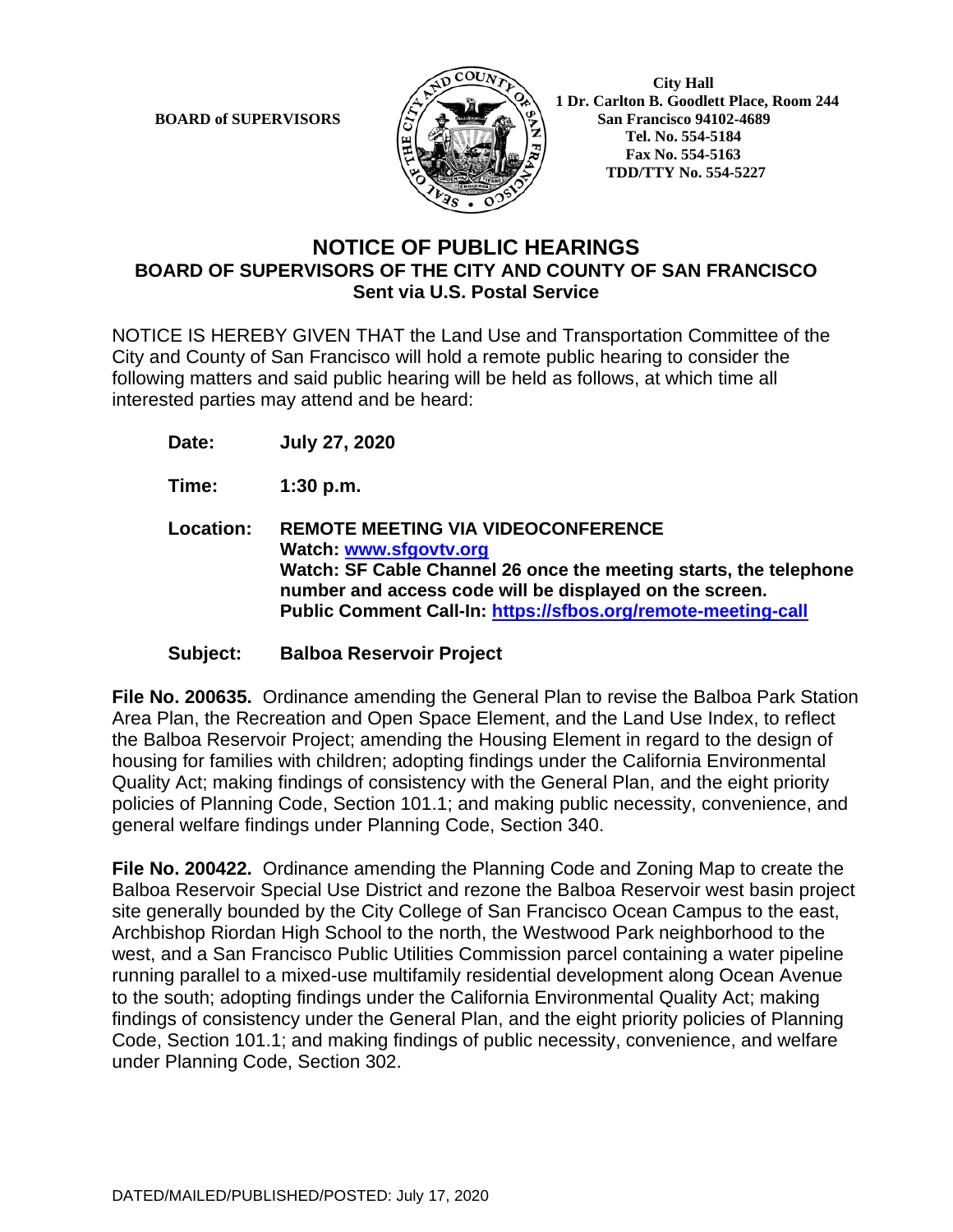NOTICE IS HEREBY GIVEN THAT the Budget and Finance Committee of the City and County of San Francisco will hold a remote public hearing to consider the following matters and said public hearing will be held as follows, at which time all interested parties may attend and be heard:

**Date: July 29, 2020**

**Time: 10:30 a.m.**

**Location: REMOTE MEETING VIA VIDEOCONFERENCE Watch: www.sfgovtv.org Watch: SF Cable Channel 26 once the meeting starts, the telephone number and access code will be displayed on the screen. Public Comment Call-In: https://sfbos.org/remote-meeting-call**

### **Subject: Balboa Reservoir Project**

**File No. 200423.** Ordinance approving a Development Agreement between the City and County of San Francisco and Reservoir Community Partners, LLC, for the Balboa Reservoir Project (at the approximately 17.6-acre site located generally north of the Ocean Avenue commercial district, west of the City College of San Francisco Ocean Campus, east of the Westwood Park neighborhood, and south of Archbishop Riordan High School), with various public benefits, including 50% affordable housing and approximately 4 acres of publicly accessible parks and open space; making findings under the California Environmental Quality Act, findings of conformity with the General Plan, and with the eight priority policies of Planning Code, Section 101.1(b), and findings of public convenience, necessity, and welfare under Planning Code, Section 302; approving development impact fees and waiving any conflicting provision in Planning Code, Article 4, or Administrative Code, Article 10; confirming compliance with or waiving certain provisions of Administrative Code, Section 6.22 and Chapters 14B, 23, 41B, 56, 82, and 83, Planning Code, Sections 169, 138.1, and 414A, 415, and 422, Public Works Code, Section 806(d), Subdivision Code, Section 1348, and Health Code, Article 12C; and ratifying certain actions taken in connection therewith.

**File No. 200740.** Resolution approving and authorizing the execution of an Agreement for Sale of Real Estate for the conveyance by the City, acting through the San Francisco Public Utilities Commission, to Reservoir Community Partners, LLC of approximately 16.4 acres of real property in Assessor's Parcel Block No. 3180, Lot 190, located near Ocean Avenue and Frida Kahlo Way, San Francisco, California for \$11.4 million; adopting findings under the California Environmental Quality Act; adopting findings that the conveyance is consistent with the General Plan and the priority policies of Planning Code Section 101.1; authorizing the Director of Property and/or the SFPUC's General Manager to execute the Agreement for Sale of Real Estate and related documents for the sale of the property, including an Open Space License, Promissory Note, Deed of Trust, Amended and Restated Easement Agreement and Deed, Declaration of Restrictions, and Recognition Agreement; and authorizing the Director of Property and/or the SFPUC's General Manager to make certain modifications, and take certain actions in furtherance of this Resolution.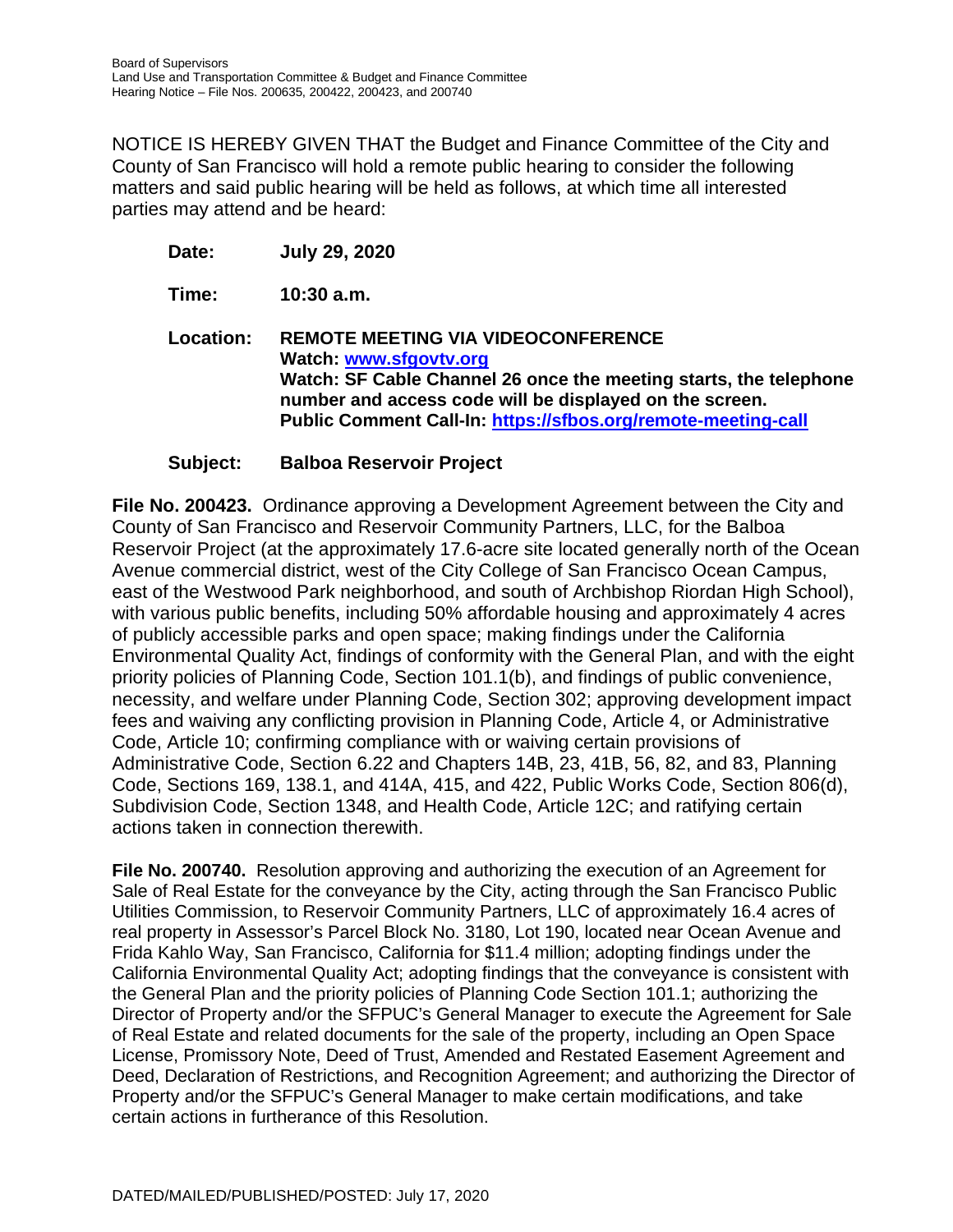On March 17, 2020, the Board of Supervisors authorized their Board and Committee meetings to convene remotely and allow for remote public comment due to the Coronavirus -19 pandemic. Therefore, Board of Supervisors meetings that are held through videoconferencing will allow remote public comment. Visit the SFGovTV website (www.sfgovtv.org) to stream the live meetings or watch them on demand.

## **PUBLIC COMMENT CALL-IN**

**WATCH:** SF Cable Channel 26, once the meeting starts, and the telephone number and access code will be displayed on the screen; or **VISIT: https://sfbos.org/remote-meeting-call**

Please visit the Board's website (https://sfbos.org/city-board-response-covid-19) regularly to be updated on the City's response to COVID-19 and how the legislative process may be impacted.

In accordance with Administrative Code, Section 67.7-1, persons who are unable to attend the hearings on these matters may submit written comments prior to the time the hearing begins. These comments will be made as part of the official public record in these matters and shall be brought to the attention of the Board of Supervisors. Written comments should be addressed to Angela Calvillo, Clerk of the Board, City Hall, 1 Dr. Carlton B. Goodlett Place, Room 244, San Francisco, CA, 94102 or sent via email (board.of.supervisors@sfgov.org). Information relating to these matters are available in the Office of the Clerk of the Board or the Board of Supervisors' Legislative Research Center (https://sfbos.org/legislative-research-center-lrc). Agenda information relating to these matters will be available for public review on Friday, July 24, 2020.

For any questions about these hearings, please contact the Assistant Clerk for the Land Use and Transportation Committee and/or the Assistant Clerk for the Budget and Finance Committee:

Erica Major (Erica.Major@sfgov.org - (415) 554-4441) Linda Wong  $(Linda.Wong@stgov.org - (415) 554-7719)$ 

*Please Note: The Department is open for business, but employees are working from home. Please allow 48 hours for us to return your call or email.*

2 Cachicago

Angela Calvillo Clerk of the Board of Supervisors City and County of San Francisco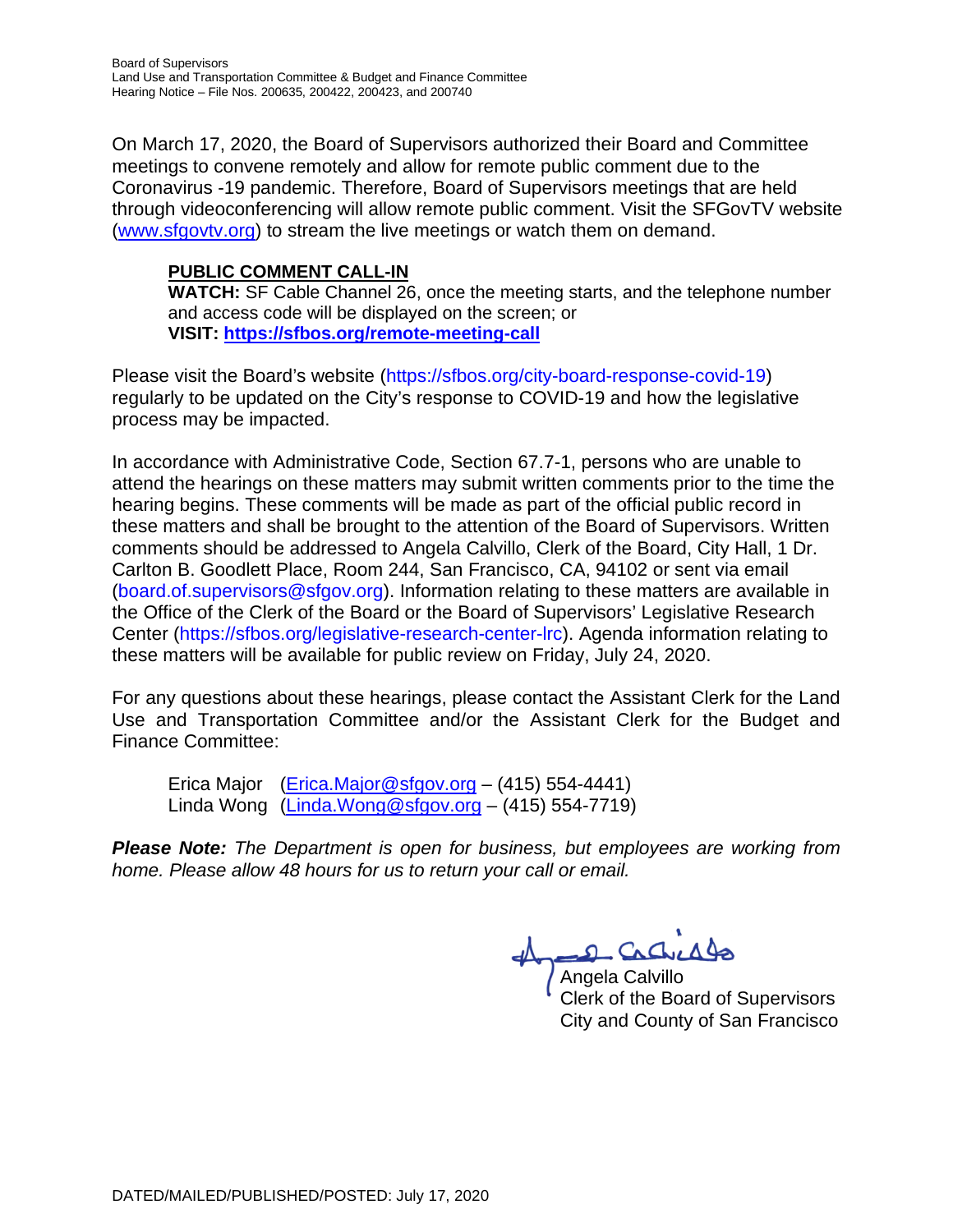#### **CALIFORNIA NEWSPAPER SERVICE BUREAU**

#### **D A I L Y J O U R N A L C O R P O R A T I O N**

Mailing Address : 915 E FIRST ST, LOS ANGELES, CA 90012 Telephone (800) 788-7840 / Fax (800) 464-2839 Visit us @ www.LegalAdstore.com

ERICA MAJOR CCSF BD OF SUPERVISORS (OFFICIAL NOTICES) 1 DR CARLTON B GOODLETT PL #244 SAN FRANCISCO, CA 94102

# **COPY OF NOTICE**

 GPN GOVT PUBLIC NOTICE Notice Type:

Ad Description

 EDM Land Use & LW Budget - 7/27/20 LUT & 7/29/20 Budget (Balboa Reservoir 200635 GP/200422 Zonning/200423 DA/200740 City Prop Agmt))

FRANCISCO EXAMINER. Thank you for using our newspaper. Please read<br>this notice carefully and call us with ny corrections. The Proof of Publication To the right is a copy of the notice you sent to us for publication in the SAN FRANCISCO EXAMINER. Thank you for using our newspaper. Please read will be filed with the County Clerk, if required, and mailed to you after the last date below. Publication date(s) for this notice is (are):

07/17/2020

The charge(s) for this order is as follows. An invoice will be sent after the last date of publication. If you prepaid this order in full, you will not receive an invoice.

Publication Total

\$914.62 \$914.62 EXM# 3380222

**NOTICE OF REGULAR MEETING SAN FRAN-CISCO BOARD OF SUPERVISORS LAND USE AND TRANSPORTATION COMMITTEE JULY 27, 2020 - 1:30 PM NOTICE OF REGULAR MEETING SAN FRAN-CISCO BOARD OF SUPERVISORS BUDGET AND FINANCE COMMIT-TEE JULY 29, 2020 - 10:30 AM** NOTICE IS HEREBY GIVEN

THAT the Land Use and Transportation Committee of the City and County of San Francisco will hold a remote public hearing to consider the following matters and<br>said public hearing will be<br>held as follows, at which time<br>all interested parties may<br>all interested parties may<br>Subject: Balboa Reservoir<br>Project. File No. 200635.<br>Ordi Open Space Element, and the Land Use Index, to reflect the Balboa Reservoir Project; amending the Housing Element in regard to the design of housing for families with children; adopting findings under the California Environmental Quality Act; making finding finding<br>General Plan, and the eight priority policies of Planning<br>Code, Section 101.1; and File No. 200422. Ordinance<br>amending the Planning Code<br>and Zoning Map to create<br>the Balboa Reservoir Special<br>Use District and rezone the<br>Balboa Reservoir vest basin<br>project site of the College<br>bounded by the City College<br>Ca parallel to a mixed-use<br>multifamily residential<br>development along Ocean Avenue to the south; adopting findings under the California Environmental Quality Act; making findings of consistency under the General Plan, and the eight priority policies of Planning Code, Section 101.1; and making findings of public necessity, convenience, and welfare under Planning Code, Section 302. NOTICE

IS HEREBY GIVEN THAT the Budget and Finance Committee of the City and County of San Francisco will hold a remote public hearing to consider the following matters and said public hearing will be held as follows, at which time all interested parties may attend and be heard: Subject: merested parties may attend<br>and be heard: Subject:<br>Balboa Reservoir Project . File No. 200423 . Ordinance<br>approving a Development<br>Agreement between the City<br>and County of San Francisco<br>and Reservoir Community<br>Partners, LLC, for the Balboa<br>Reservoir Project (at the<br>approximately 17.6-acre site<br>locate hood, and south of Archbishop Riordan High School), with various public benefits, including 50% affordable housing and approximately 4 acres of publicly accessible parks and open space; making findings<br>under the California under the California Environmental Quality Act, findings of conformity with the General Plan, and with the eight priority policies of Planning Code, Section 101.1(b), and minings of<br>public conveniences, conveniences, and welfare under<br>public convenience, according and approving<br>approving development<br>mining Code, Section 302, and minimizative Code, Article<br>and ministrative Code City, acting through the San<br>Francisco - Public Utilities<br>Community Patriers, LLC of<br>approximately 16.4 acres of<br>approximately 16.4 acres of<br>Parcel Block No. 3180, Lot<br>190, located near Ocean<br>Ayenue and Frida Kahlou<br>Way, S California for \$11.4 million; adopting findings under the California Environmental